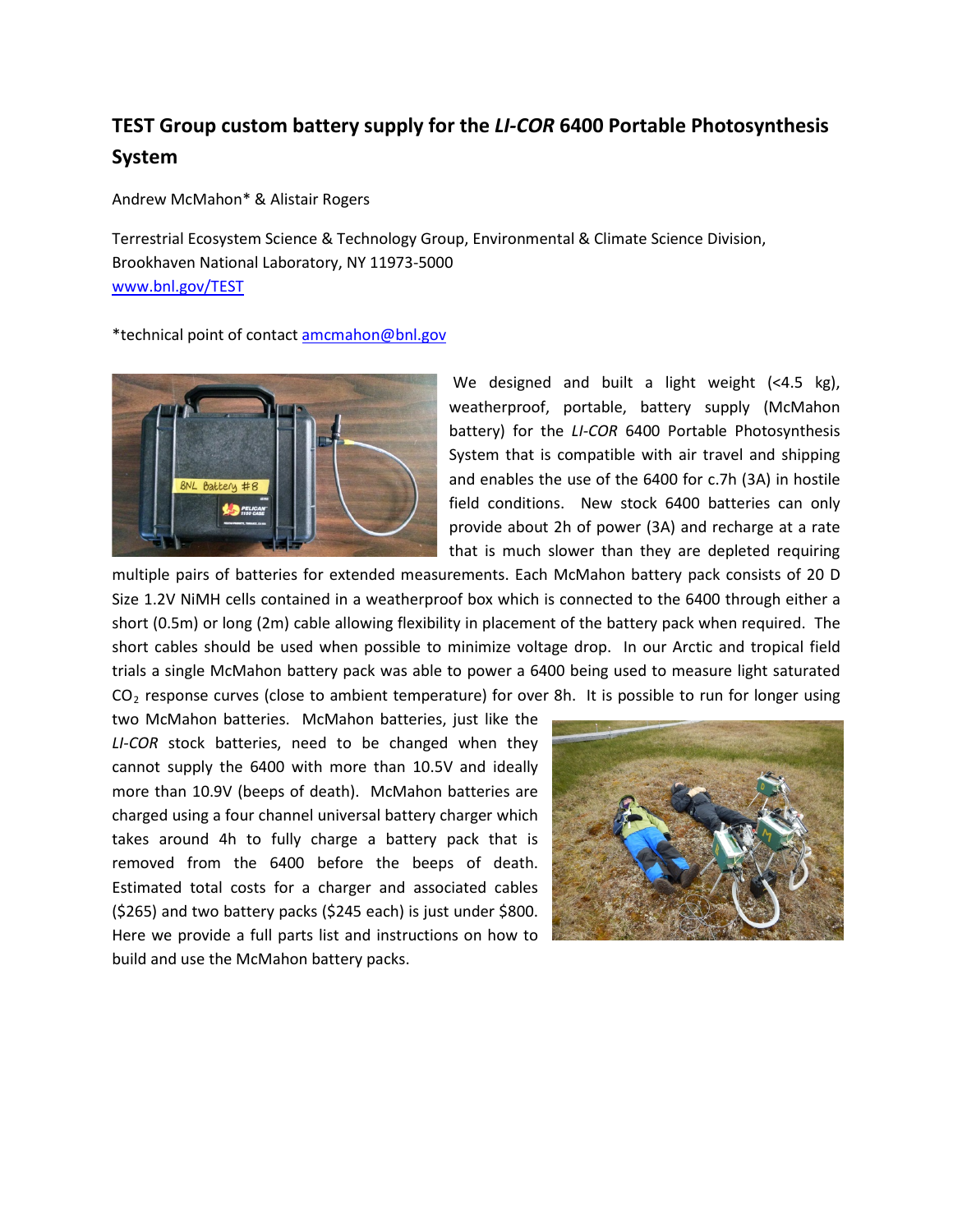## **Overview**

- 12V NiMH Batteries (10x 1.2V cells)
- Normal operating range: 10V to 14.5V
- Two 10 Ah batteries per Pelican case, connected in parallel (giving 12V, 20 Ah per box)
- Each box has 10 A fast blow fuse and a "smart" diode to prevent large current surges when hotswapping boxes



## **Construction**

The battery boxes are Pelican 1150 cases. The only penetration that needs to be made is for the Conxall Mini connector for the power connection to LI-CORs. The foam insert that comes with the 1150 can be cut out to accommodate the two battery packs side by side with a small margin around the sides for protection. The packs sit towards one side of the box to leave space for the other components and wiring.



For the internal wiring, two Anderson power connectors are joined in two Y-connections (one for each pole). The ground connection goes directly to the power outlet while the positive goes first to the fuse holder and then to the diode. The "smart" diodes are a surface mount component, so to make connecting relatively heavy wire to them easier, they were first attached to a small breakout board. The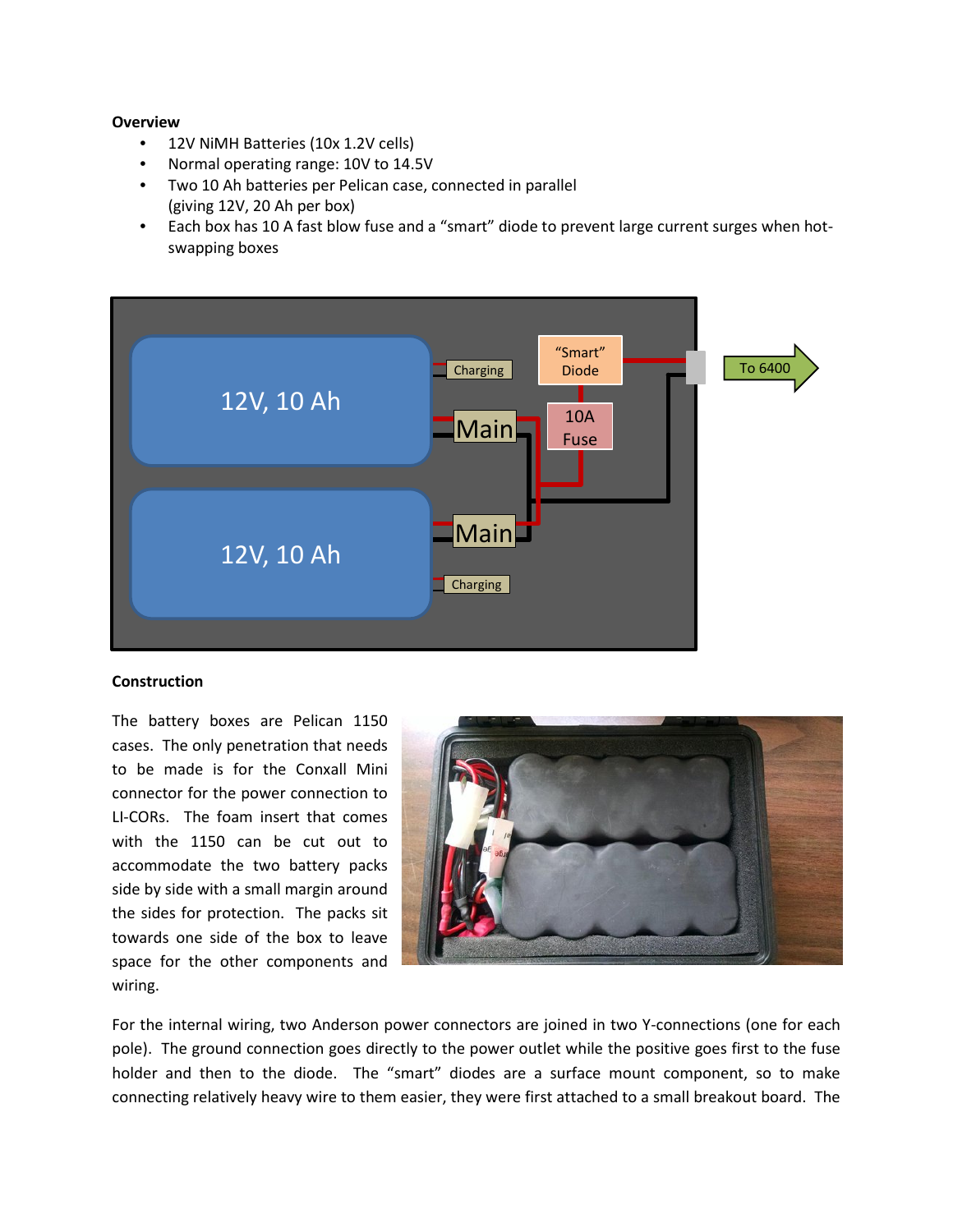

connection pads on the breakout board are too small to actually insert the wires used, however the wires can easily be soldered across the top and bottom terminals with the board in place for support. The entire board/chip assembly can then be wrapped in heat shrink to protect the connections, with only the two leads coming out. As with the battery packs, the Pelican foam can be cut out to hold the diode and fuse holder in place, however, as much foam as possible should be left on the connector side of the batteries to provide support.

On the external side, the Conxall connectors with longer rubber grommets were used to provide bend protection and better sealing. An additional layer of heat shrink was added over the grommet (but under the screw on back cap) and extending a couple of inches down the wire to further reinforce the connection. When using a length of wire between the battery packs and instrument of greater than a foot or so, it is important to use a heavy gauge wire (16 AWG or larger) to prevent significant voltage drops (and hence, shorter run times).



## **Charger Configuration**

A four channel, universal battery is used to charge up to two boxes (four batteries at once). The charger must be appropriately configured to match the battery type and charging parameters to function correctly and safely. The table below shows the configuration parameters loaded for the "Slow" and "Fast" saved programs.

| Parameter                 | Slow Charge (Program 0) | Fast Charge (Program 1) |
|---------------------------|-------------------------|-------------------------|
| <b>Battery Type</b>       | <b>NiMH</b>             | <b>NiMH</b>             |
| Charge Mode (Auto/Manual) | Auto                    | Auto                    |
| <b>Current Limit</b>      | 1.8A                    | 4 A                     |
| <b>Battery Voltage</b>    | 12V                     | 12V                     |
| Capacity Cutoff           | On, 10000 mAh           | On, 10000 mAh           |
| Safety Timer              | On, 360 mins            | On, 180 mins            |
| Temperature Cutoff        | On, 70°C                | On, 70°C                |